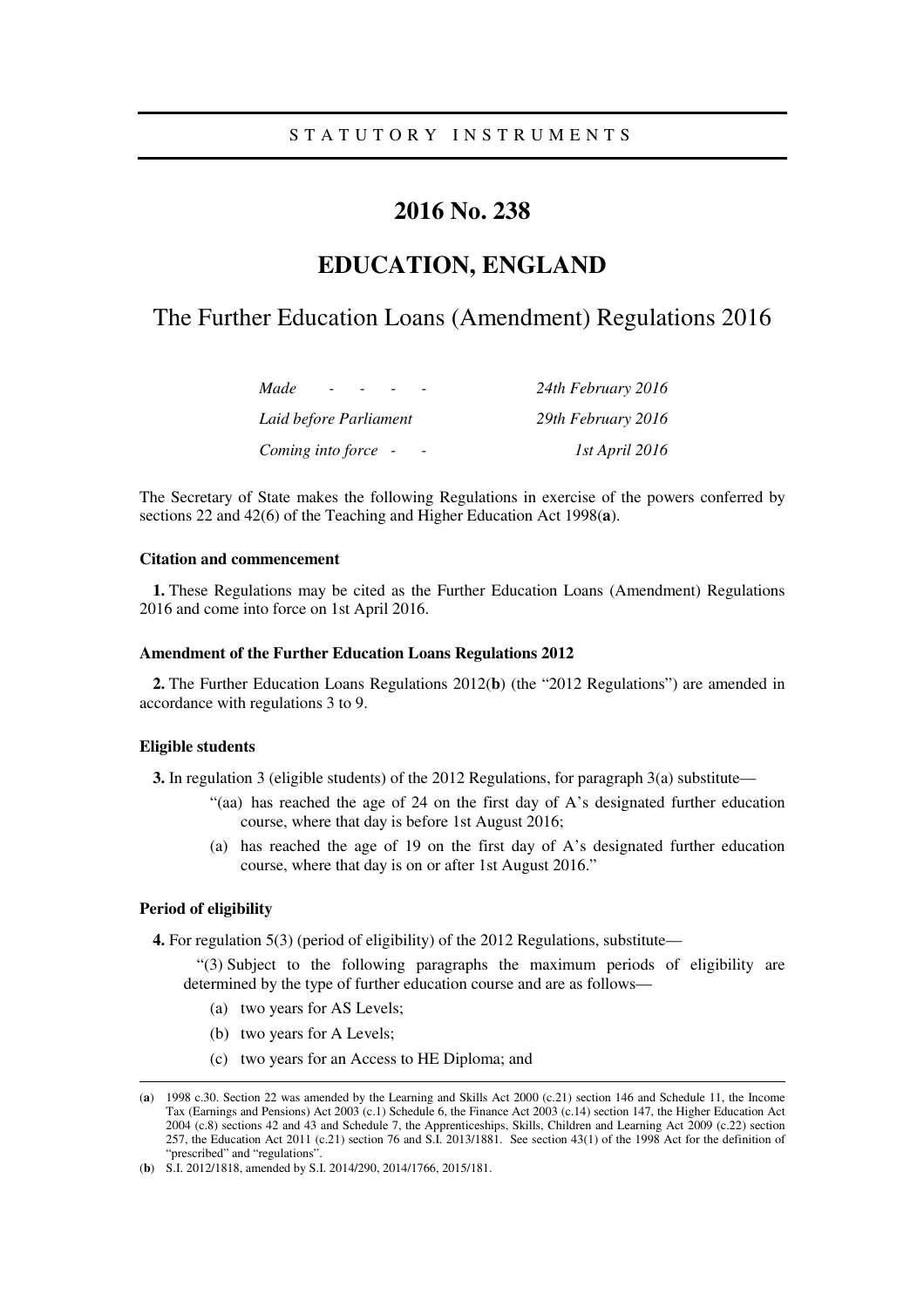(d) three years for any other type of course."

### **Students becoming eligible other than prior to the beginning of a designated further education course**

**5.**—(1) In regulation 7 (students becoming eligible other than prior to the beginning of a designated further education course) of the 2012 Regulations, omit paragraph (a).

(2) After regulation 7 insert—

#### **"Student becoming eligible where a course is designated after the student starts the course**

**7A.**—(1) A student may only qualify for a loan for a course that is designated after that student starts the course if the course is designated in the academic year in which that student starts the course.

(2) For the purposes of this regulation an "academic year" means the twelve month period starting on 1st August and ending on 31st July."

#### **Requirement to enter into a contract for a fee loan**

**6.** For regulation 13 (requirement to enter into a contract for a fee loan) of the 2012 Regulations, substitute—

"**13.**—(1) To receive a fee loan a student must enter into a contract with the Secretary of State.

(2) Where the Secretary of State requires a contract to be signed by a student, an electronic signature in such form as the Secretary of State may specify satisfies such a requirement."

#### **Standard entitlement of eligible students**

**7.** For regulation 15 (standard entitlement of eligible students) of the 2012 Regulations, substitute—

"**15.**—(1) The standard entitlement of an eligible student for all designated further education courses is a maximum of four loans, but paragraphs (4) to (7) apply where the course in question is an AS Level, A Level or an Access to HE Diploma.

(2) A student taking more than one designated further education course at any one time may qualify for a loan for each course.

(3) In addition to the standard entitlement, if the Secretary of State determines that the eligible student is repeating a further education course because of compelling personal reasons, an eligible student can qualify for further fee loans in respect of any period or periods of repeat study.

(4) An eligible student who wishes to fund one or more AS Levels or A Levels from their standard entitlement may use only one loan to do so.

(5) The maximum number of AS Levels and A levels which can be funded under paragraph (4) is eight, no more than four of which may be AS levels.

(6) A student may fund a combination of A levels and AS levels under paragraph (4), provided that the number of subjects covered by that combination of courses does not exceed four.

(7) An eligible student may use only one loan from their standard entitlement to fund an Access to HE Diploma."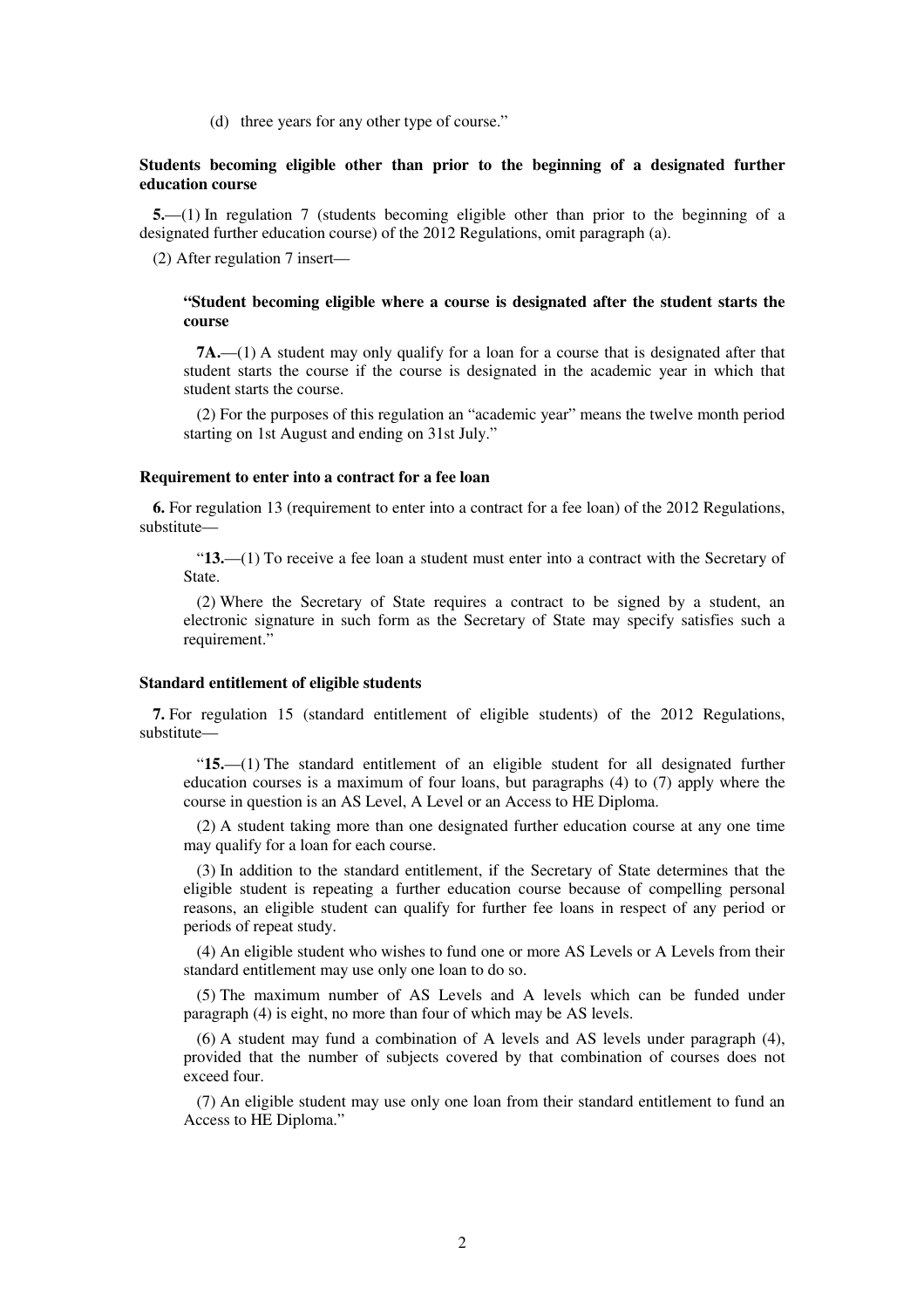#### **Amount of the fee loan**

**8.**—(1) Regulation 16 (amount of the fee loan) of the 2012 Regulations, is amended as follows.

(2) In paragraph (2) for "on or after 1st August 2015" substitute "in the period beginning on 1st August 2015 and ending on 31st July 2016".

(3) After paragraph (2) insert—

"(3) The amount of a fee loan in respect of a further education course beginning in the period beginning on 1st August 2016 and ending on 31st July 2017 must not exceed the lesser of—

- (a) the maximum loan amount available in connection with that further education course as contained in the document published by the Skills Funding Agency on 17th February 2016 entitled "Maximum Loan Amounts for Advanced Learner Loans designated qualifications 2016 to 2017, Version 1", or
- (b) the amount which the institution is charging the eligible student for the further education course."

#### **Payment of fee loans**

**9.** In regulation 22 (payment of fee loans) of the 2012 Regulations, insert after paragraph (4)—

"(5) The Secretary of State may refuse to pay a fee loan to a student in connection with a designated further education course if that student is in receipt of public funds for part or all of the fees for that course."

*Nick Boles* Minister of State for Skills and Equalities 24th February 2016 Department for Business, Innovation and Skills

### **EXPLANATORY NOTE**

*(This note is not part of the Regulations)* 

These Regulations amend the Further Education Loans Regulations 2012 (S.I. 2012/1818) (the "2012 Regulations").

Regulation 3 amends regulation 3 of the 2012 Regulations to change the eligibility criteria for students.

Regulation 4 amends regulation 5(3) of the 2012 Regulations to alter the period during which a person retains eligible student status.

Regulation 5 amends regulation 7 of the 2012 Regulations to limit the period in which a student qualifies for a loan after a course has started as a result of that course becoming a designated further education course.

Regulation 6 amends regulation 13 of the 2012 Regulations to allow electronic signatures to be used for contracts.

Regulation 7 amends the standard entitlement to loans in regulation 15 of the 2012 Regulations.

Regulation 8 amends regulation 16 of the 2012 Regulations to clarify the end date for the application of the maximum loan amounts set out in the document published by the Skills Funding Agency on 5th February 2015 entitled "Funding rates for 24+ Advanced Learning Loans